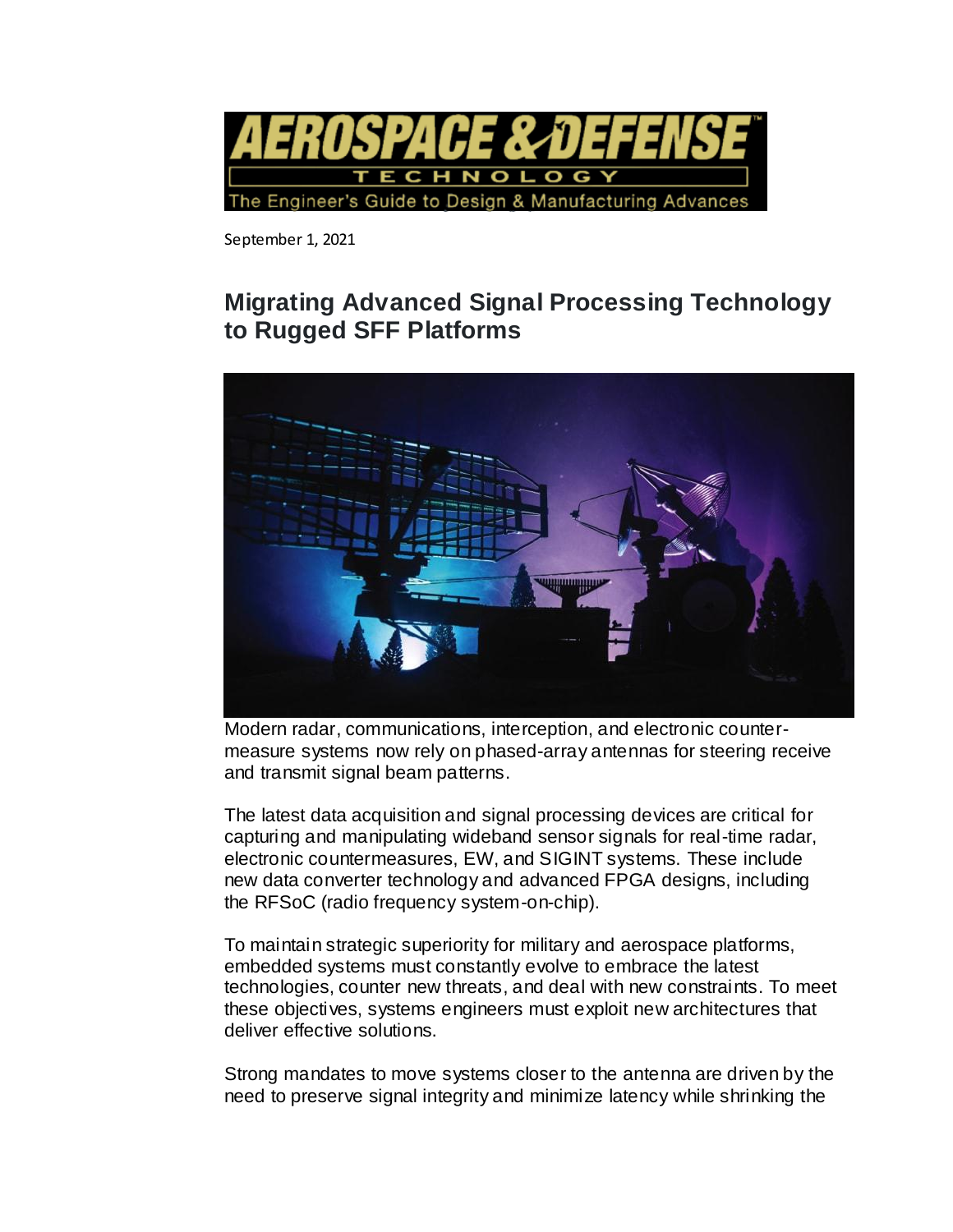size and weight of the enclosures. As a result, these SFF (small form factor) systems must often be capable of withstanding extreme environmental conditions during operation, forcing designers to develop new packaging and thermal management techniques to overcome these tough requirements.

Because of the many different applications and installation platforms, each SFF enclosure must conform to a unique set of SWaP constraints. As a result, SFF system vendors now address these requirements with an extensive array of enclosures, which are often not compatible with openstandard system architectures.

## **NEW TECHNOLOGY ENHANCES SFF CAPABILITIES**

Gate/Trigger **Reference Clock** 1000BASE-T USB 2.0 / RS-485 J-TAG / RS-232 24V Power (DC) Dual Optical 100 GbE GPS Antenna



Figure 1. Example of RFSoC-base SFF Ruggedized Sub-System. Provides 8-channels of remote data acquisition and generation, local ARM processor system controller, FPGA fabric for DSP, and dual 100 GbE optical interfaces with VITA-49 data protocol.

Traditional military embedded systems often consist of sensors (e.g., antennas) mounted in locations to best capture signals (e.g., antenna masts) with coaxial cables carrying signals to and from the equipment bay. There, a common chassis often houses both the digital signal processors and the sensor interfaces, which require analog RF I/O circuitry and precision data converters to maintain the highest levels of signal fidelity and dynamic range.

It is difficult to shield and isolate these sections from conducted and radiated emissions from adjacent digital signal processing boards, graphic processors, and switching power supplies operating at several hundreds of watts. To make matters worse, analog signals flowing from remote antennas or sensors suffer signal degradation from cable losses and susceptibility to interference from powerful antenna transmit signals, interchannel crosstalk, and power generation equipment.

Modern radar, communications, interception, and electronic countermeasure systems now rely on phased-array antennas for steering receive and transmit signal beam patterns. These antennas are usually linear or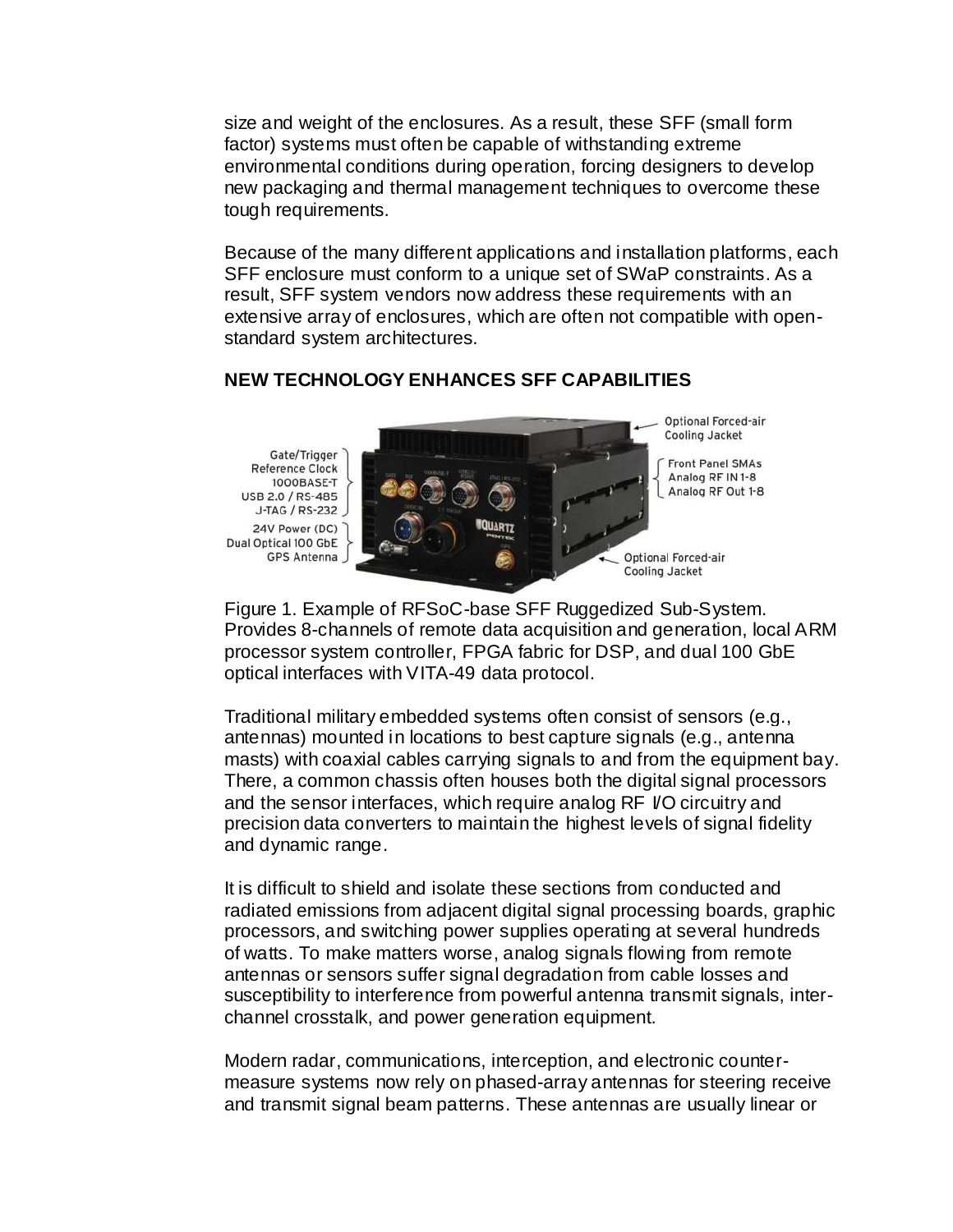two-dimensional flat arrays that can contain dozens of elements, each requiring separate signal processing for precisely shifting the phase to attain the desired directionality. Unfortunately, with traditional architectures, this dramatically boosts the required number of coaxial RF cables.

Removing the sensor interfaces from the equipment room chassis by relocating them as close as possible to the sensors solves the first problem of system noise contamination. New, highly integrated monolithic devices like the Xilinx Zynq UltraScale+ RFSoC family are rapidly turning the tables on traditional architectures. Because they contain 8 or 16 RF signal data converters (ADCs and DACs), FPGA resources for DSP, and multi-core ARM processors for system management, they can perform essential functions that previously required large multi-board chassis.

Now, compact SFF enclosures holding RF circuitry to convert antenna signal frequencies to-and-from L-band and the RFSoC devices for data conversion and initial signal processing are small enough to be mounted next to, or even behind, the antenna array. The FPGA resources in the RFSoC can locally apply the required phase shifts to the elements for all receive and transmit signals. Depending on the application, additional front end processing tasks can include target tracking and identification, modulation/demodulation, or encryption/decryption. Not only do these operations deliver low latency performance, they also significantly off-load backend processing tasks. With sensitive RF circuitry and data converters inside the SFF enclosure, the link to the main system is now digital, thereby eliminating analog RF cables.

Multi-gigabit Ethernet has become one of the most popular interconnect standards between embedded system elements. The latest VITA interfaces now define 10-, 40- and 100-gigabit Ethernet across copper backplane links between system boards, and over copper or optical cables between chassis. These are implemented by using either single transceiver lanes, or four bonded lanes, each operating at 10 or 25 gbaud to achieve the higher channel rates. Multi-mode fiber optical transceivers and cables can deliver these rates across distances of 100 meters.

Each 100 GbE link connecting SFF systems to back-end processors carries bidirectional digitized receive and transmit signals with data payload rates up to 12 GB/sec in each direction. This strategy not only eliminates the signal degradation and EMI susceptibility associated with long RF coaxial cables, but also saves weight, vital to aircraft systems and smaller platforms like UAVs. Optical cables are also less expensive, require less maintenance, and for added security, are highly resistant to eavesdropping.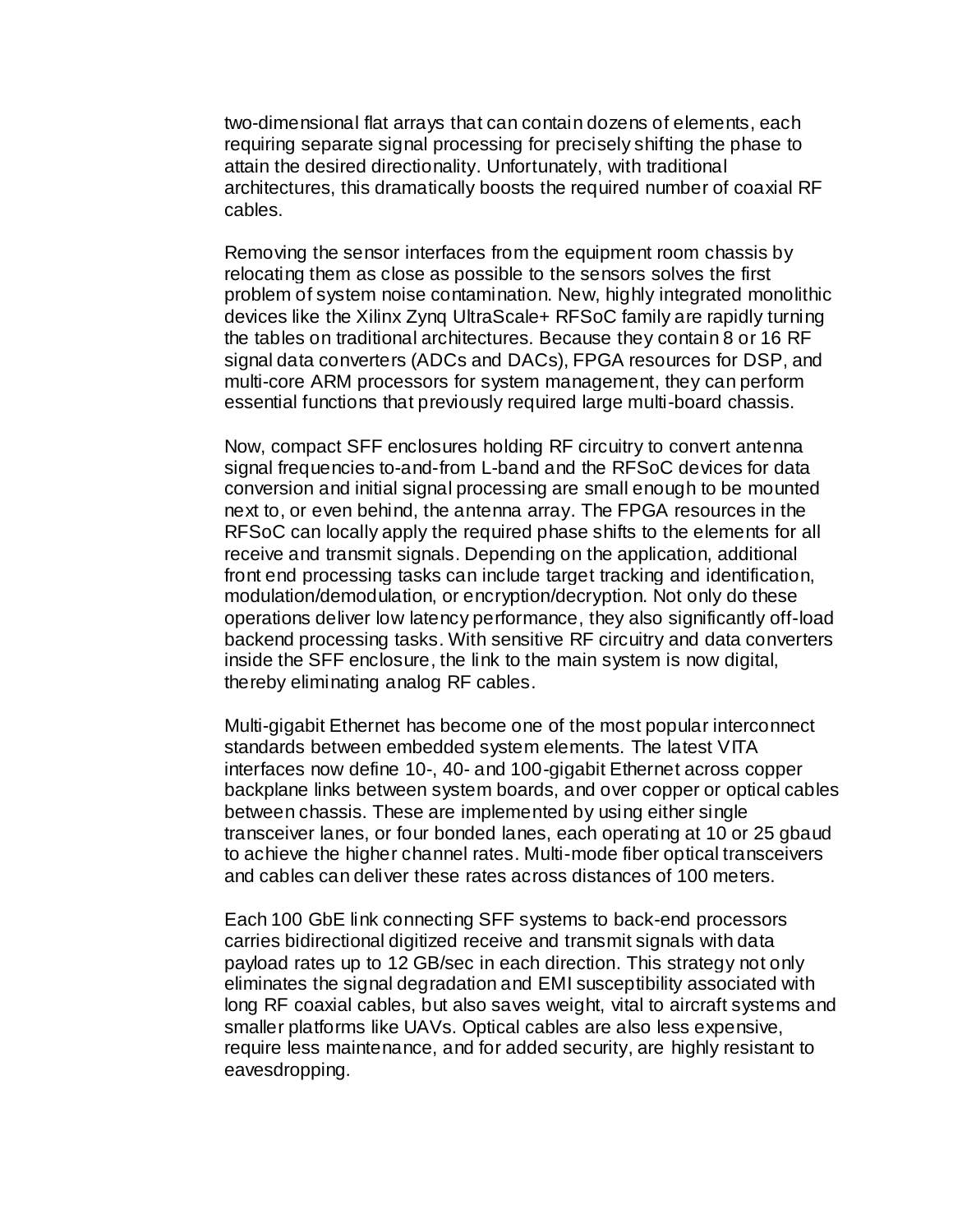VITA 49 Radio Transport Protocol defines how digitized RF and IF signals are packetized for Ethernet using standardized fields for channel identification, signal parameters, time and location stamps, and payload data. In this way, the same digitized signal stream can be distributed across network links to support many different applications. The latest incarnation, VITA 49.2, adds control and status protocols for both receive and transmit functions, representing powerful new levels of standardized system management and data connectivity.

## **SFF SYSTEMS INFLUENCE NEW EMBEDDED SYSTEM OPEN STANDARDS**

SOSA (Sensor Open Systems Architecture), a significant DoD inspired system initiative, will define future MIL-AERO requirements. The SOSA Technical Standard, expected to be released in mid-2021, draws heavily on OpenVPX to define cards, backplanes, and system inter-connections. But, many participants in the SOSA community recognize that 3U and 6U OpenVPX system enclosures exceed the size constraints of many important applications.

Over the last decade, well before SOSA came on the scene, many embedded system SFF proposals have been slowly moving through the standardization process at VITA. Now, SOSA is evaluating these architectures to determine if one or more of them can be adopted to support smaller SOSA systems.



Figure 2. VITA 74 VNX SFF Modules, showing both the 12.5 mm and 19 mm widths with two and four rows of backplane contacts, respectively. Courtesy Wolf Advanced Technologies.

One of the main contenders is VITA 74, also called VNX, which offers small boards (89 mm  $\times$  78 mm) and two widths (12.5 and 19 mm) as shown in Figure 2. High-speed, high-density backplane connectors carry the same signals as VITA 46 (VPX). VNX boards can carry ComExpress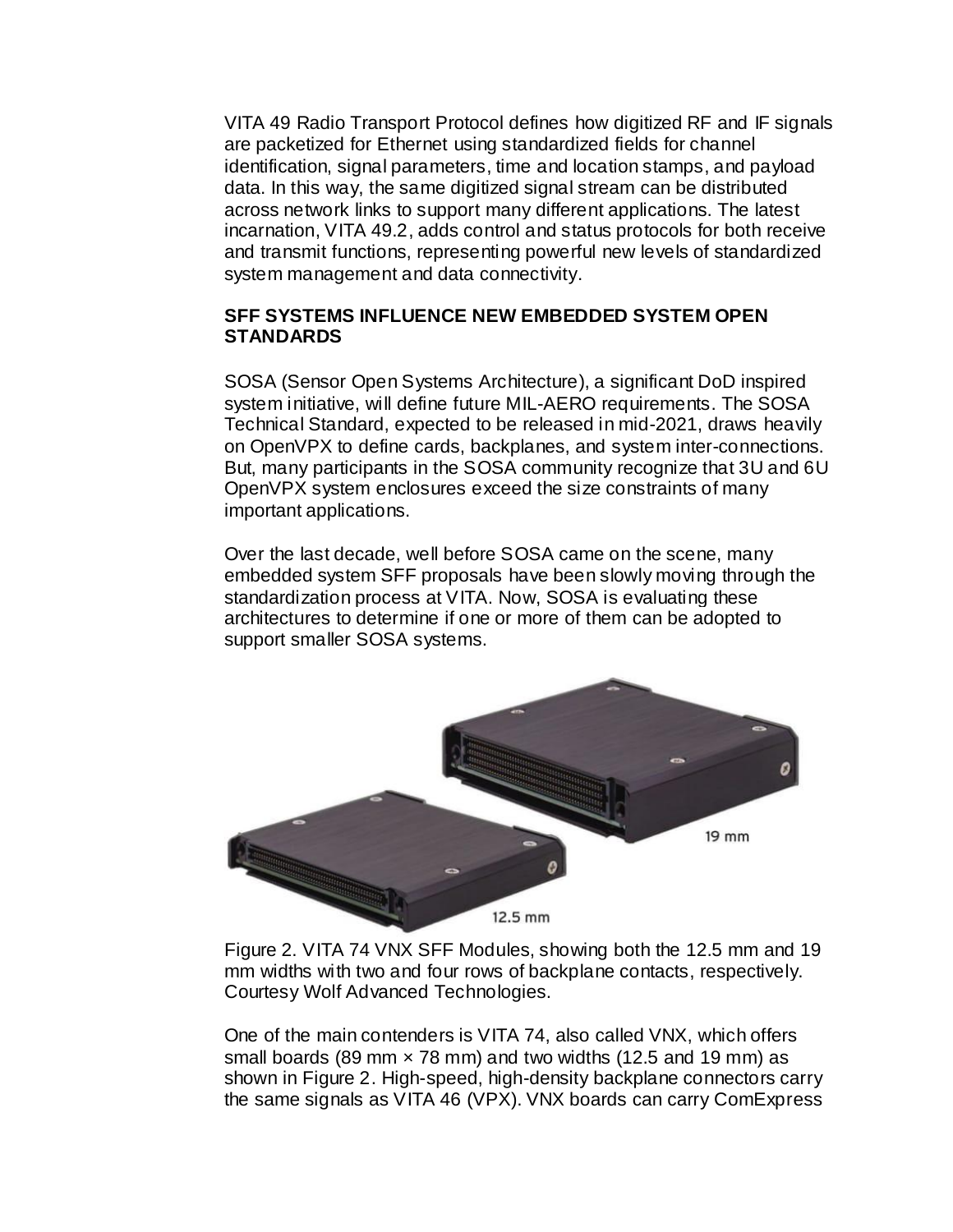Mini and Mini PCIe mezzanines defined by PICMG. Extensions support optical and RF backplane I/O.

The second main contender is Short VPX, a new SFF initiative that preserves 3U and 6U OpenVPX backplane connectors and signals, except it shortens the length of the VPX board from 160 mm to 100 mm. Although Short VPX is too short to support PMC or XMC mezzanine modules, it can accommodate FMCs. To make up for the smaller board area, the module spacing (pitch) increases to 1.2 inches to allow taller mezzanine components. Optical and RF backplane I/O is automatically inherited from the many new OpenVPX standards in VITA 66 and VITA 67. Transitioning to Short VPX will be easier than VNX for current OpenVPX and SOSA-aligned product vendors because it uses the same backplane.

## **SFF PRODUCTS AND MODULAR ARCHITECTURES**

Despite the availability of these standards-based SFF enclosures, they will exceed the SWaP or cost constraints of many applications. To satisfy the growing trend towards modular, distributed system architectures, SFF products are often proprietary subsystems that satisfy a single, welldefined application. To make it easier, these products can take full advantage of the growing shift towards gigabit Ethernet connectivity within and between embedded systems. For this reason, distributed architectures scale extremely well to support a wide range of platforms from small UAVs to large naval ships.

Other tangible benefits of modular systems include easier upgradability and insertion of new technology. For example, replacing an older SFF sub-system peripheral with a more advanced one may be far easier if both share common Ethernet and VITA 49 protocol connections to the host. The same argument applies for a major upgrade to a host radar system, where expensive antenna systems are often retained to save costs. In this way, defense embedded platforms can more quickly adapt to new threats.

## **SFF SYSTEMS: WHAT'S INSIDE?**

Regardless of the mechanical form factor, successful SFF embedded systems draw upon the latest silicon devices, system links and interfaces, industry standard software tools and protocols, all integrated with proven packaging and thermal management strategies. Resources typically found in high-performance embedded system SFFs are listed below:

 **System Controller:** A CPU handles local management of host communication, control, status, and health monitoring. This is usually an Intel, ARM or AMD processor with SDRAM and FLASH memory, and a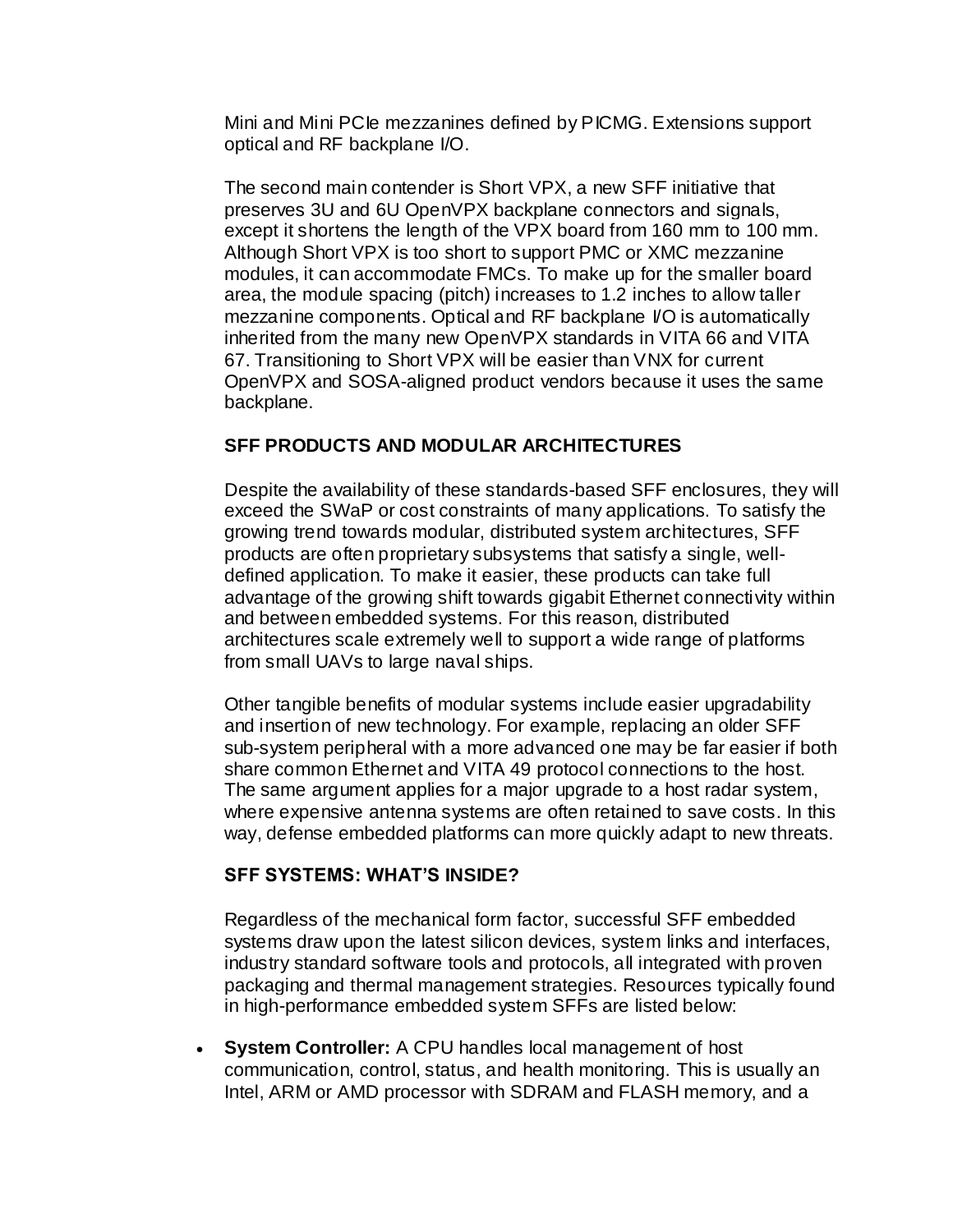limited collection of standard peripheral interfaces including PCIe, USB, Ethernet, SATA, parallel, and serial ports. Some SFF controllers use FPGAs with embedded ARM processors or soft processor IP cores built from FPGA fabric. Linux is the dominant CPU operating system, especially in the smaller and simpler products.

- **Specialized Peripheral Interfaces:** These are application-specific sensor interfaces including ADCs and DACs, RF tuners and upconverters, power amplifiers, GPS receivers, accelerometers, power meters, and video adapters, RAID controllers, and wireless network adapters. Some of these are provided by the system controller CPU or an FPGA.
- **Signal Processor:** Unlike the system controller, this section handles realtime DSP tasks required for the digitized sensor signals. These tasks are often locally controlled and monitored by the system controller in response to commands from the host system.
- **Wideband Data Interfaces:** Multi-gigabit serial interfaces move real-time payload data to and from the SFF enclosure, often using optical transceivers to assure signal integrity over long distances.
- **Packaging and Power:** Rounding out the SFF system is the power supply, enclosure, mounting provisions, cooling structures, and suitable connectors, all designed for compliance with the deployed environment.



Figure 3. Model 6353 RFSoC SFF Processor Block Diagram. Eight 5 GS/s A/Ds and 10 GS/s, D/As, DDCs and DUCs, ARM system controller with I/O, Powerful Xilinx Zynq UltraScale+, Gen3 FPGA, and dual 100 GbE Optical ports.

## **GOING FORWARD**